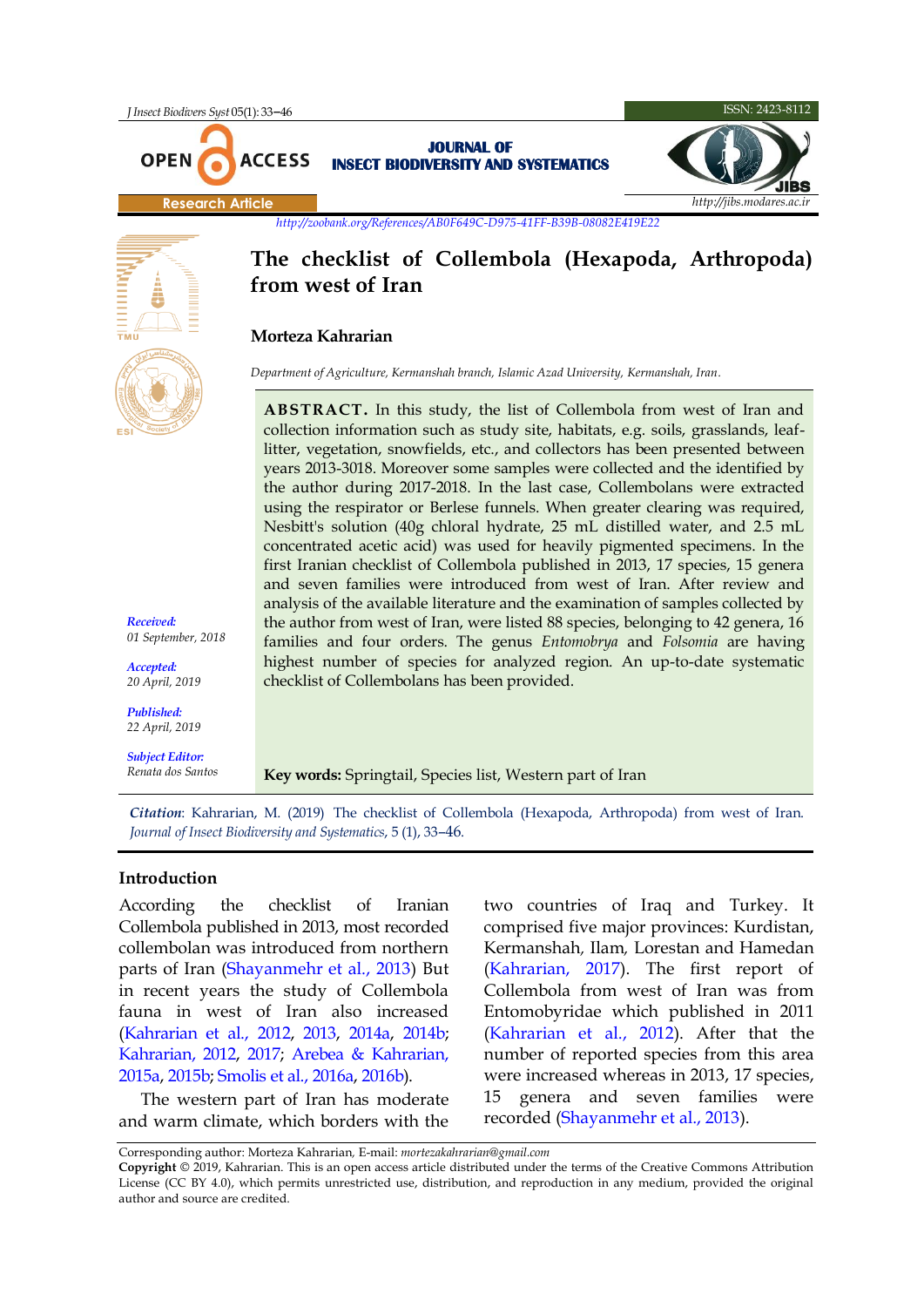Even until 2013, 12 new species were described to west of Iran: *Hypogastrura persica* sp. nov. [\(Kahrarian et al., 2013\)](#page-11-1); *Isotoma iranica* sp. nov. and *Isotomodes korkorensis* sp. nov. [\(Arbea & Kahrarian,](#page-11-6)  [2015a\)](#page-11-6); *Folsomides halshinicus* sp. nov. and *Folsomides subvinosus* sp. nov. [\(Arbea &](#page-11-7)  [Kahrarian, 2015b\)](#page-11-7); *Ephemerotoma skarzynskii* sp. nov. [\(Potapov et al., 2015\)](#page-12-3); *Endonura dichaeta* sp. nov. *Endonura ceratolabralis* sp. nov. and *Endonura Persica* sp. nov. [\(Smolis](#page-12-1)  [et al., 2016a\)](#page-12-1); *Protaphorura persica* sp. nov. [\(Arbea & Kahrarian, 2017\)](#page-11-8); *Heteraphorura iranica* sp. nov. and *Spinonychiurus persicus* sp. nov. [\(Kaprus et al., 2017\)](#page-11-9). The objective of this paper is to present the first checklist of the Collembola fauna from west of Iran.

## **Material and methods**

The new checklist of Collembola from west of Iran was made based on the published literatures between years 2013 to 2018 and unreported species of collembolan that have been collected by the author from different regions of Kermanshah and Lorestan provinces during 2017–2018 years (Fig. 1). In the latter state, several samples were taken from diverse habitats of Kermanshah, Lorestan and Kurdistan province like, soils, grasslands, leaf-litter, etc. Collembola were extracted using the respirator or Berlese funnels. When greater clearing was required, Nesbitt's solution (40g chloral hydrate, 25 mL distilled water, and 2.5 mL concentrated acetic acid) was used for heavily pigmented specimens [\(Jordana, 2012\)](#page-11-10). The species were listed according to the system of [Bellinger et al.](#page-11-11)  [\(1996-2019\),](#page-11-11) including the orders, the families, genera and the species.

For the new represented species in the list the general geographic distribution in the world and Iran and the resources are given. Records are updated to 28.08.2018.



Figure 1. The map of western provinces of Iran.  $\bullet$ : Region including collection points.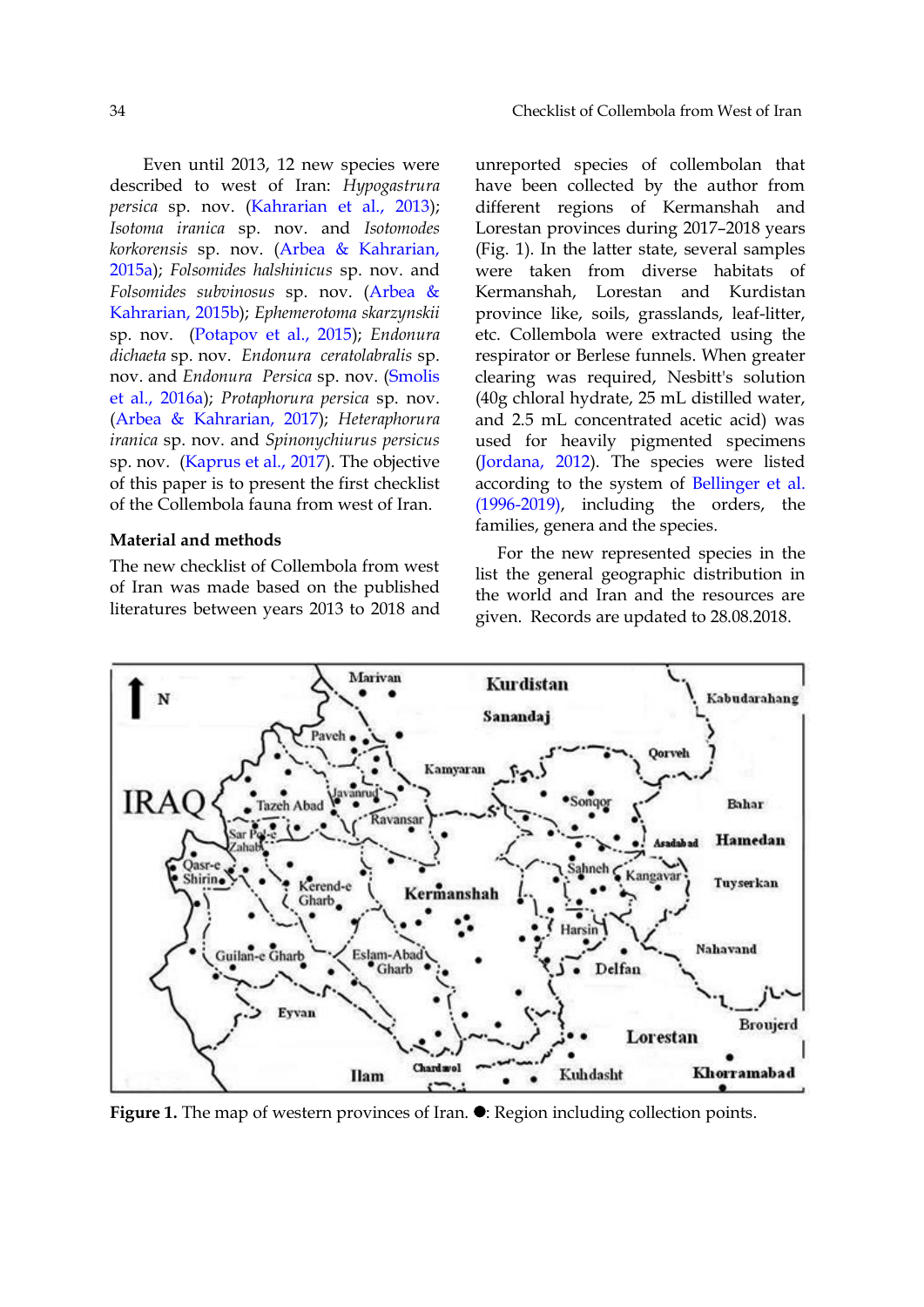### **Results**

After last checklist from Iran (2013) which including 17 species from west of Iran [\(Shayanmehr et al., 2013\)](#page-12-0), the new update checklist comprised 71 species 28 genera and nine families. By adding these 71 species to previous, the total number of species from west of Iran reached to 88 species. These 88 species belonging to 43 genera and 16 families. The highest frequency percentage of species, (47.8%) was from order Entomobryomorpha, and after that orders Poduromorpha (42%) was placed (Fig. 2). Moreover, most total recorded of species and genera belong to families Isotomidae (26 species and 12 genera) and Onychiuridae (13 species and 7 genera).



**Figure 2.** The frequency percentage of the different species of Collembola for each order**.**

|                |  | <b>Table 1.</b> Checklist of Collembola from the western Iran. ** New for Science, * New for |  |  |  |  |  |
|----------------|--|----------------------------------------------------------------------------------------------|--|--|--|--|--|
| Iranian fauna. |  |                                                                                              |  |  |  |  |  |

| Taxonomy/Order/Family/Genera/Species      | <b>References</b>                       | Habitat         |
|-------------------------------------------|-----------------------------------------|-----------------|
| Entomobryomorpha Börner, 1913             |                                         |                 |
| Family: Lepidocyrtidae Wahlgren, 1906     |                                         |                 |
| Genus: Cyphoderus Nicolet, 1842           |                                         |                 |
| Cyphoderus albinus Nicolet, 1842          | Kermanshah<br>(Kahrarian et al., 2016a) | Soil (Elm tree) |
| Cyphoderus bidenticulatus* (Parona, 1888) | Kermanshah<br>(Kahrarian et al., 2016a) | Soil (Elm tree) |
| Family: Entomobryidae Schäffer, 1896      |                                         |                 |
| Genus: Drepanura Schött, 1897             |                                         |                 |
| Drepanura sp.                             | Kermanshah<br>(Kahrarian et al., 2014b) | Soil (Straw)    |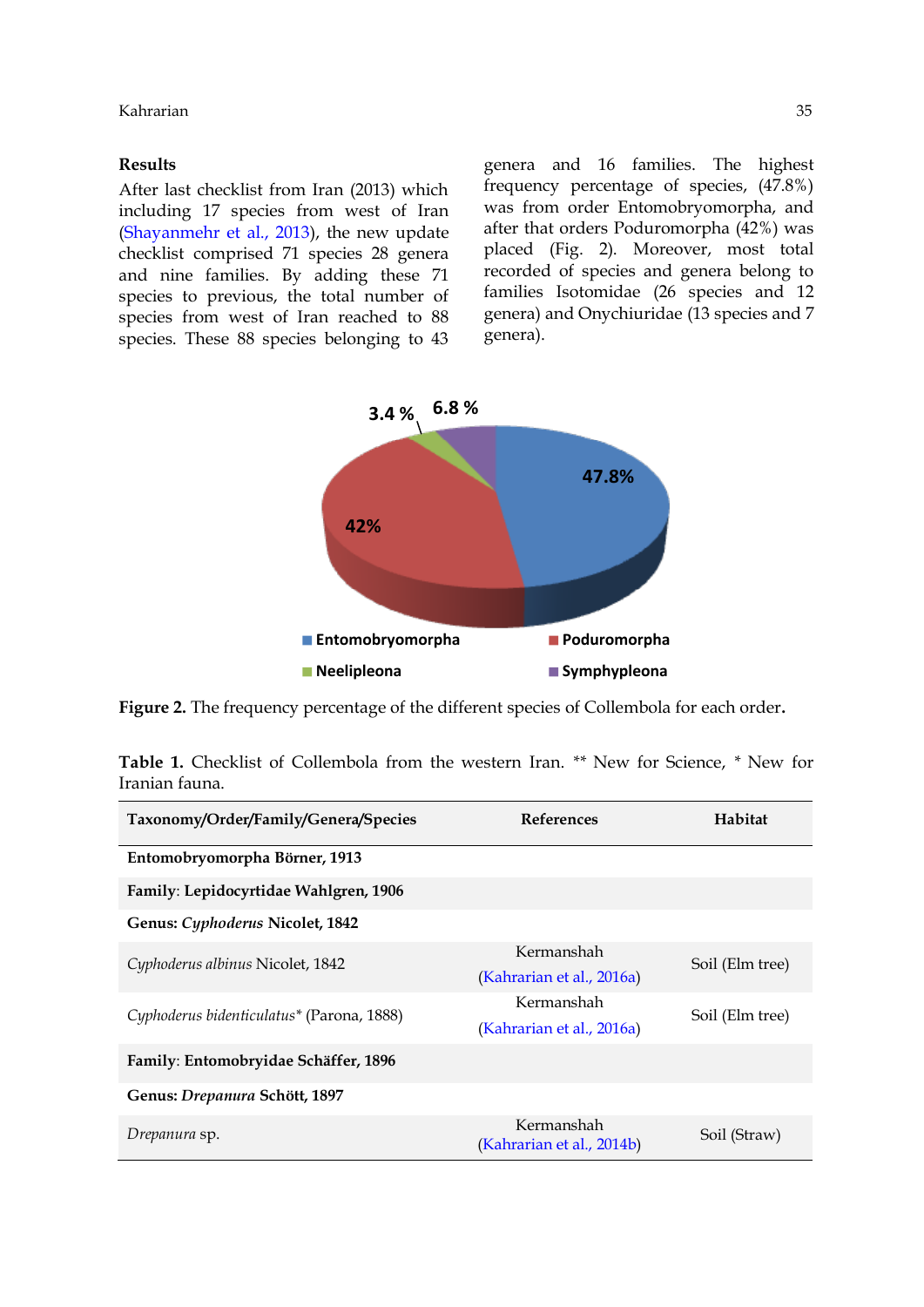| Taxonomy/Order/Family/Genera/Species                | References                                                                  | Habitat                                          |  |
|-----------------------------------------------------|-----------------------------------------------------------------------------|--------------------------------------------------|--|
| Genus: Entomobrya Rondani, 1861                     |                                                                             |                                                  |  |
| Entomobrya atrocincta Schött, 1897                  | Kermanshah<br>(Shayanmehr et al., 2013)                                     | Soil & Leaf litter<br>(Oak jungle)               |  |
| Entomobrya handschini Stach, 1922                   | Kermanshah<br>(Kahrarian et al., 2016a)                                     | Soil & Leaf litter                               |  |
| Entomobrya lindbergi Stach, 1960                    | Kermanshah<br>(Kahrarian et al., 2016a)                                     | Soil & Leaf litter<br>(Oak jungle)               |  |
| Entomobrya mesopotamica Rusek, 1971                 | Kermanshah<br>(Kahrarian et al., 2014b)                                     | Soil<br>(Walnut tree)                            |  |
| Entomobrya nigrocincta Denis, 1923                  | Kermanshah<br>(Kahrarian et al., 2014b;<br>Kahrarian et al., 2016a)         | Soil (Elm tree)                                  |  |
| Entomobrya schoetti* Stach, 1922                    | Kermanshah<br>(Kahrarian et al., 2014b)                                     | Soil<br>(Apple tree)                             |  |
| Genus: Prodrepanura Stach, 1963                     |                                                                             |                                                  |  |
| Prodrepanura sp.                                    | Kermanshah<br>(Kahrarian et al., 2012)                                      | Soil & Leaf litter                               |  |
| Genus: Pseudosinella Schäffer, 1897                 |                                                                             |                                                  |  |
| Pseudosinella baghdadica* Rusek, 1981               | Kermanshah<br>(Kahrarian et al., 2014b;<br>Kahrarian et al., 2016a)         | Soil (Walnut and<br>Cherry tree)                 |  |
| Pseudosinella octopunctata Börner, 1901             | Kermanshah<br>(Kahrarian et al., 2014b,<br>Kahrarian et al., 2016a)         | Soil & Leaf litter<br>(Oak jungle),<br>Grassland |  |
| Pseudosinella sexoculata (Schött, 1902)             | Kermanshah<br>(Shayanmehr et al., 2013)                                     | Soil (Buttonwood)                                |  |
| Genus: Seira Lubbock, 1870                          |                                                                             |                                                  |  |
| Seira domestica (Nicolet, 1842)                     | Kermanshah<br>(Shayanmehr et al., 2013)                                     | Soil & Leaf litter<br>(Oak jungle)               |  |
| Family: Isotomidae Schäffer, 1896                   |                                                                             |                                                  |  |
| Genus: Anurophorus Nocolet, 1842                    |                                                                             |                                                  |  |
| Anurophorus coiffaiti Cassagnau & Delamare,<br>1955 | Lorestan<br>(present work)                                                  | Soil & Leaf litter<br>(Oak jungle)               |  |
| Genus: Desoria Nicolet, 1841                        |                                                                             |                                                  |  |
| Desoria tigrina Nicolet, 1842                       | Kermanshah (Shayanmehr et<br>al., 2013) Lorestan (Rad &<br>Kahrarian, 2015) | Soil & Leaf litter<br>(Pine $&$ Oak)             |  |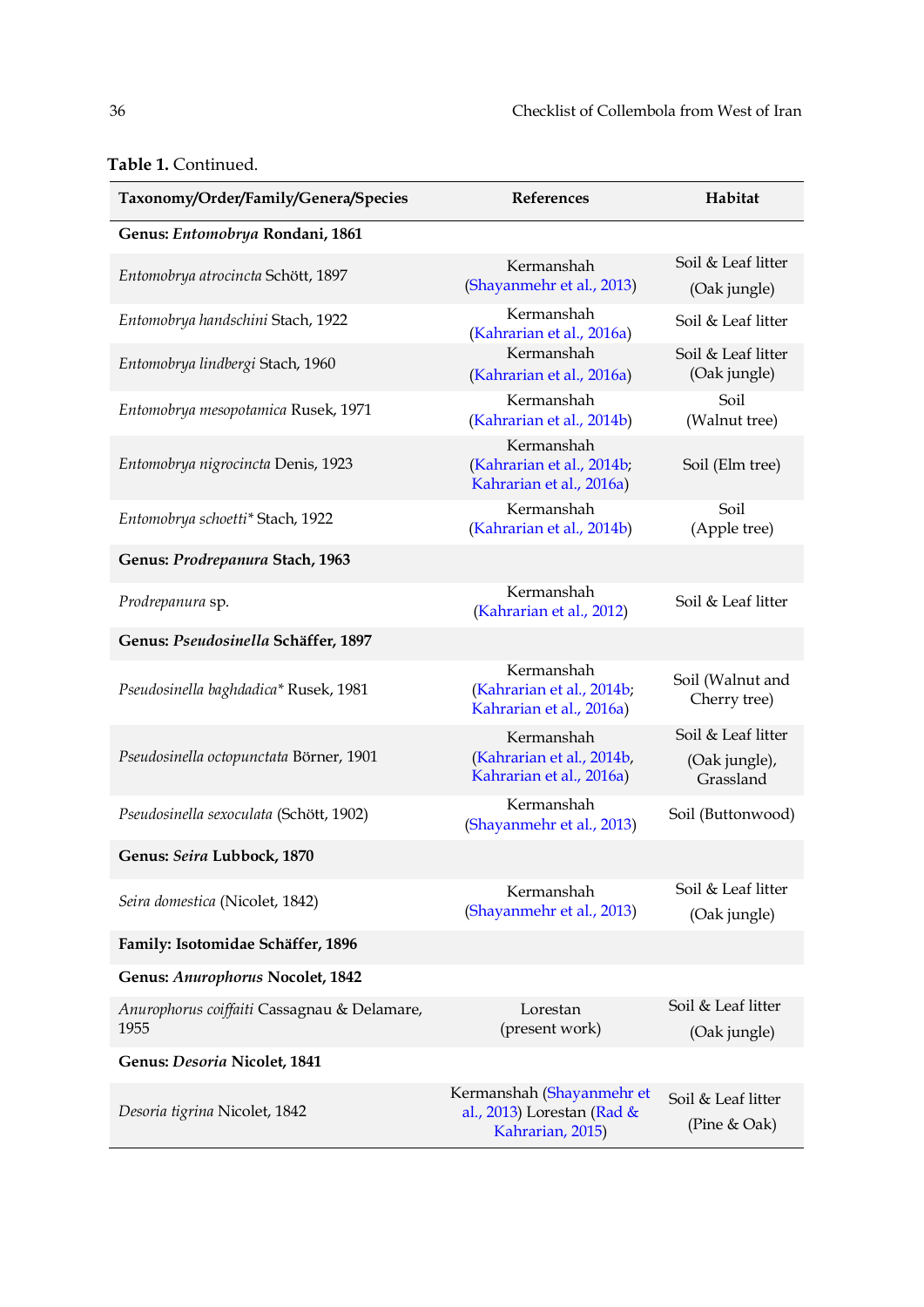#### Kahrarian 37

| Taxonomy/Order/Family/Genera/Species                | References                                                                                                                           | Habitat                                                |
|-----------------------------------------------------|--------------------------------------------------------------------------------------------------------------------------------------|--------------------------------------------------------|
| Desoria zlotini* Martynova, 1968                    | Kermanshah<br>(Amiri & Kahrarian 2015,<br>Kahrarian et al., 2016a)                                                                   | Soil & Leaf litter<br>(Oak jungle)                     |
| Genus: Ephemerotoma** Potapov et al., 2015          |                                                                                                                                      |                                                        |
| Ephemerotoma skarzynskii** Potapov et al.,<br>2015  | Kermanshah<br>(Potapov et al., 2015)                                                                                                 | Soil & Leaf litter<br>(Oak jungle)                     |
| Genus: Folsomia Willem, 1902                        |                                                                                                                                      |                                                        |
| Folsomia asiatica* Martynova, 1971                  | Kermanshah (Amiri &<br>Kahrarian, 2015; Arbea &<br>Kahrarian, 2015a), Lorestan<br>(Rad & Kahrarian, 2015)                            | Soil & Leaf litter<br>(Pine and Oak)                   |
| Folsomia binoculata (Wahlgren, 1899)                | Kermanshah (Shayanmehr et<br>al., 2013; Amiri & Kahrarian,<br>2015)                                                                  | Soil & Leaf litter                                     |
| Folsomia manolachei* Bagnall, 1939                  | Kermanshah<br>(Arbea & Kahrarian, 2015a)                                                                                             | Soil (Cave)                                            |
| Folsomia penicula Bagnall, 1939                     | Kermanshah<br>(Arbea & Kahrarian, 2015a)                                                                                             | Soil (Walnut),<br>Grassland                            |
| Folsomia quadrioculata (Tullberg, 1871)             | Kermanshah (Amiri &<br>Kahrarian, 2015; Arbea &<br>Kahrarian, 2015a); Lorestan<br>(Rad & Kahrarian, 2015)                            | Soil & Leaf litter<br>(Oak jungle)                     |
| Folsomia similis Bagnall, 1939                      | Kermanshah (Amiri &<br>Kahrarian, 2015; Arbea &<br>Kahrarian, 2015a), Lorestan<br>(Rad & Kahrarian, 2015)                            | Soil & Leaf litter<br>(Oak jungle)                     |
| Genus: Folsomides Stach, 1922                       |                                                                                                                                      |                                                        |
| Folsomides halshinicus** Arbea & Kahrarian,<br>2015 | Kermanshah<br>(Arbea & Kahrarian, 2015a,<br>2015 <sub>b</sub>                                                                        | Grassland, Soil &<br>Leaf litter<br>(Oak jungle)       |
| Folsomides marchicus (Frenzel, 1941)                | Kermanshah (Kahrarian &<br>Arbea, 2013; Shayanmehr et<br>al., 2013; Amiri & Kahrarian,<br>2015), Lorestan (Rad &<br>Kahrarian, 2015) | Grassland, Soil &<br>Leaf litter<br>(Oak jungle)       |
| Folsomides parvulus Stach, 1922                     | Kermanshah<br>(Arbea & Kahrarian, 2015b)                                                                                             | Cave, Grassland,<br>Soil & Leaf litter<br>(Oak jungle) |
| Folsomides subvinosus** Arbea & Kahrarian,<br>2015  | Kermanshah<br>(Arbea & Kahrarian, 2015b;<br>Amiri & Kahrarian, 2015)                                                                 | Grassland, Soil &<br>Leaf litter<br>(Oak jungle)       |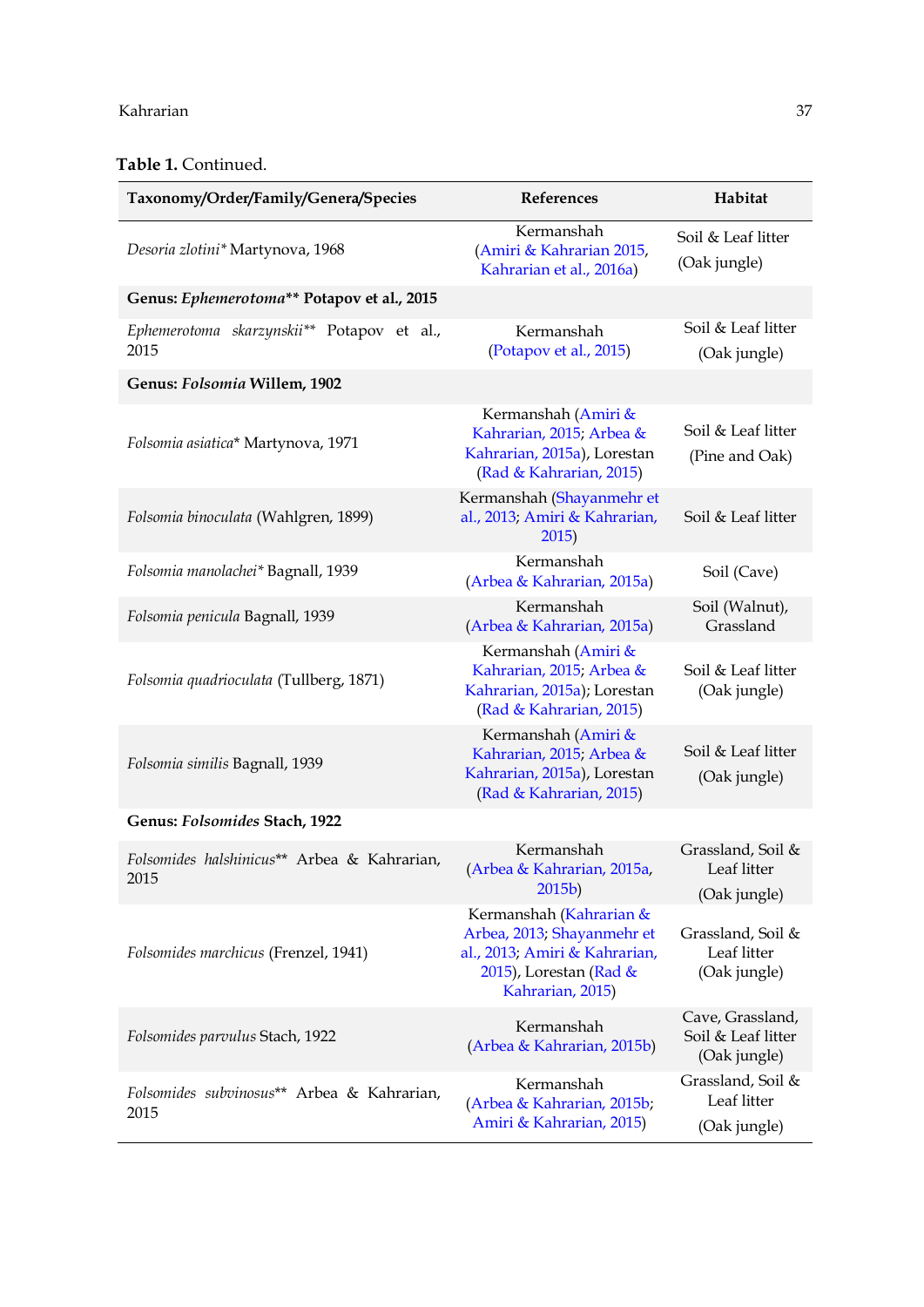| Taxonomy/Order/Family/Genera/Species                | References                                                                   | Habitat                                          |
|-----------------------------------------------------|------------------------------------------------------------------------------|--------------------------------------------------|
| Genus: Hemisotoma Bagnall, 1949                     |                                                                              |                                                  |
| Hemisotoma orientalis (Stach, 1947)                 | Kermanshah<br>(Shayanmehr et al., 2013)                                      | Soil & Leaf litter                               |
| Hemisotoma pontica Stach, 1947                      | Kermanshah<br>(Shayanmehr et al., 2013)                                      | Soil & Leaf litter                               |
| Hemisotoma quadrioculatus* Martynova, 1967          | Ilam<br>(Shayanmehr et al., 2017)                                            | Soil & Leaf litter                               |
| Hemisotoma thermophila (Axelson, 1900)              | Kermanshah<br>(Arbea & Kahrarian, 2015a)                                     | Leaf litter<br>(Oak jungle)                      |
| Genus: Isotoma Bourlet, 1839                        |                                                                              |                                                  |
| Isotoma iranica** Arbea & Kahrarian, 2015           | Kermanshah<br>(Arbea & Kahrarian, 2015a)                                     | Soil & Leaf litter<br>(Oak jungle)               |
| Isotoma anglicana* Lubbock, 1862                    | <b>Ilam</b><br>(Shayanmehr et al., 2017)                                     | Soil & leaf litter<br>(pine tree)                |
| Isotoma viridis Bourlet, 1839                       | Kermanshah<br>(Amiri & Kahrarian, 2015;<br>Kahrarian et al., 2016a)          | Soil & Leaf litter<br>(Oak jungle)               |
| Genus: Isotomodes Axelson, 1907                     |                                                                              |                                                  |
| Isotomodes korkorensis** Arbea & Kahrarian,<br>2015 | Kermanshah<br>(Arbea & Kahrarian, 2015a)                                     | Grassland, Soil &<br>Leaf litter<br>(Oak jungle) |
| Genus: Isotomiella Bagnall, 1939                    |                                                                              |                                                  |
| Isotomiella minor (Schäffer, 1896)                  | Kermanshah (Shayanmehr et<br>al., 2013); Lorestan (Rad &<br>Kahrarian, 2015) | Soil & Leaf litter<br>(Oak jungle)               |
| Genus: Parisotoma Bagnall, 1940                     |                                                                              |                                                  |
| Parisotoma notabilis (Schäffer, 1896)               | Kermansha (Shayanmehr et<br>al., 2013); Lorestan (Rad &<br>Kahrarian, 2015)  | Soil & Leaf litter                               |
| Genus: Subisotoma Stach, 1947                       |                                                                              |                                                  |
| Subisotoma variabilis* (Gisin, 1949)                | Kermanshah<br>(Kahrarian et al., 2016a)                                      | Soil & Leaf litter                               |
| Genus: Proisotoma Börner, 1901                      |                                                                              |                                                  |
| Proisotoma tenella* (Reuter, 1895)                  | Lorestan<br>(present work)                                                   | Soil & Leaf litter                               |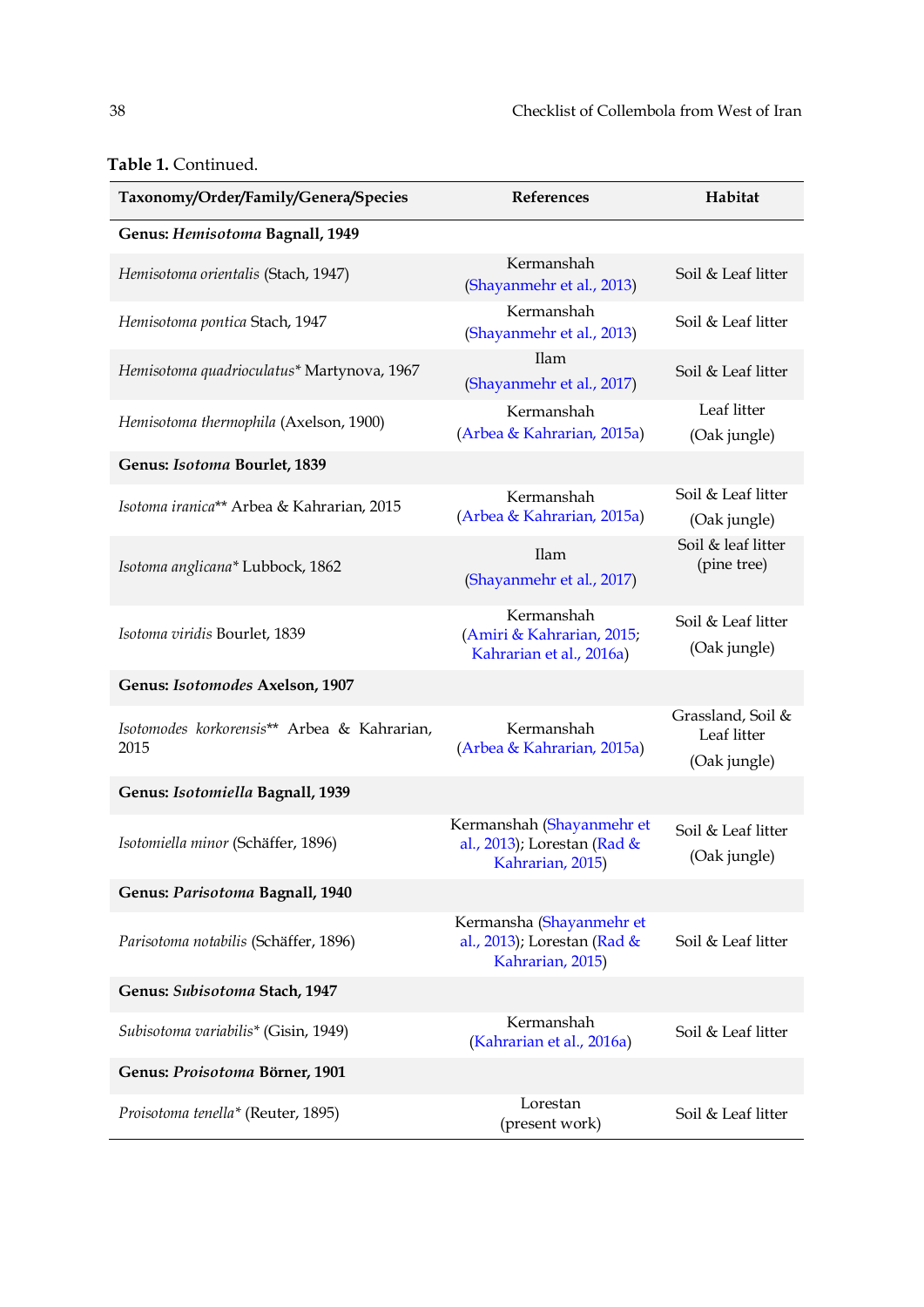| Taxonomy/Order/Family/Genera/Species                | <b>References</b>                              | Habitat                            |
|-----------------------------------------------------|------------------------------------------------|------------------------------------|
| Family: Orchesellidae Börner 1906                   |                                                |                                    |
| Genus: Heteromurus Wankel, 1860                     |                                                |                                    |
| Heteromurus major (Moniez, 1889)                    | Kermanshah<br>(Kahrarian et al., 2016a)        | Soil & Leaf litter<br>(Oak jungle) |
| Heteromurus nitidus (Templeton, 1836)               | Kermanshah<br>(Kahrarian et al., 2016a)        | Soil & Leaf litter<br>(Oak jungle) |
| Heteromurus sexoculatus Brown, 1926                 | Kermanshah (Kahrarian et<br>al., 2014b; 2016a) | Soil & Leaf litter<br>(Oak jungle) |
| Family: Tomoceridae Schäffer, 1896                  |                                                |                                    |
| Genus: Tomocerus Nicolet, 1842                      |                                                |                                    |
| Tomocerus vulgaris (Tullberg, 1871)                 | Kermanshah<br>(Kahrarian et al., 2016a)        | Soil & Leaf litter<br>(Oak jungle) |
| Order: Poduromorpha Börner, 1913                    |                                                |                                    |
| Family: Hypogastruridae Börner, 1906                |                                                |                                    |
| Genus: Ceratophysella Börner, 1932                  |                                                |                                    |
| Ceratophysella armata (Nicolet, 1841)               | Kermanshah<br>(present work)                   | Soil & Leaf litter                 |
| Ceratophysella denticulata (Bagnall, 1941)          | Kermanshah                                     | Soil & Leaf litter                 |
|                                                     | (Shayanmehr et al., 2013)                      | (Pine & Oak tree)                  |
| Ceratophysella stercoraria Stach, 1963              | Kermanshah, Marivan                            | Soil & Leaf litter                 |
|                                                     | (Shayanmehr et al., 2013)                      | (Pine &Oak tree)                   |
| Ceratophysella gibbosa (Bagnall, 1940)              | Kermanshah, Marivan<br>(present work)          | Soil & Leaf litter<br>(Oak jungle) |
| Genus: Hypogastrura Bourlet, 1839                   |                                                |                                    |
| Hypogastrura manubrialis (Tullberg, 1869)           | Kermanshah<br>(present work)                   | Soil & Leaf litter                 |
| Hypogastrura martiani* Skarzynski & Kaprus,<br>2009 | Kermanshah<br>(Kahrarian et al., 2013)         | Soil & Leaf litter<br>(Oak jungle) |
| Hypogastrura purpurescens* (Lubbock, 1867)          | Kermanshah<br>(Kahrarian et al., 2013)         | Soil & Leaf litter<br>(Oak jungle) |
| Hypogastrura persica** Kahrarian et al., 2013       | Kermanshah<br>(Kahrarian et al., 2013)         | Soil & Leaf litter<br>(Oak jungle) |
| Hypogastrura socialis* (Uzel, 1891)                 | Kermanshah<br>(Kahrarian et al., 2013)         | Soil & Leaf litter<br>(Oak jungle) |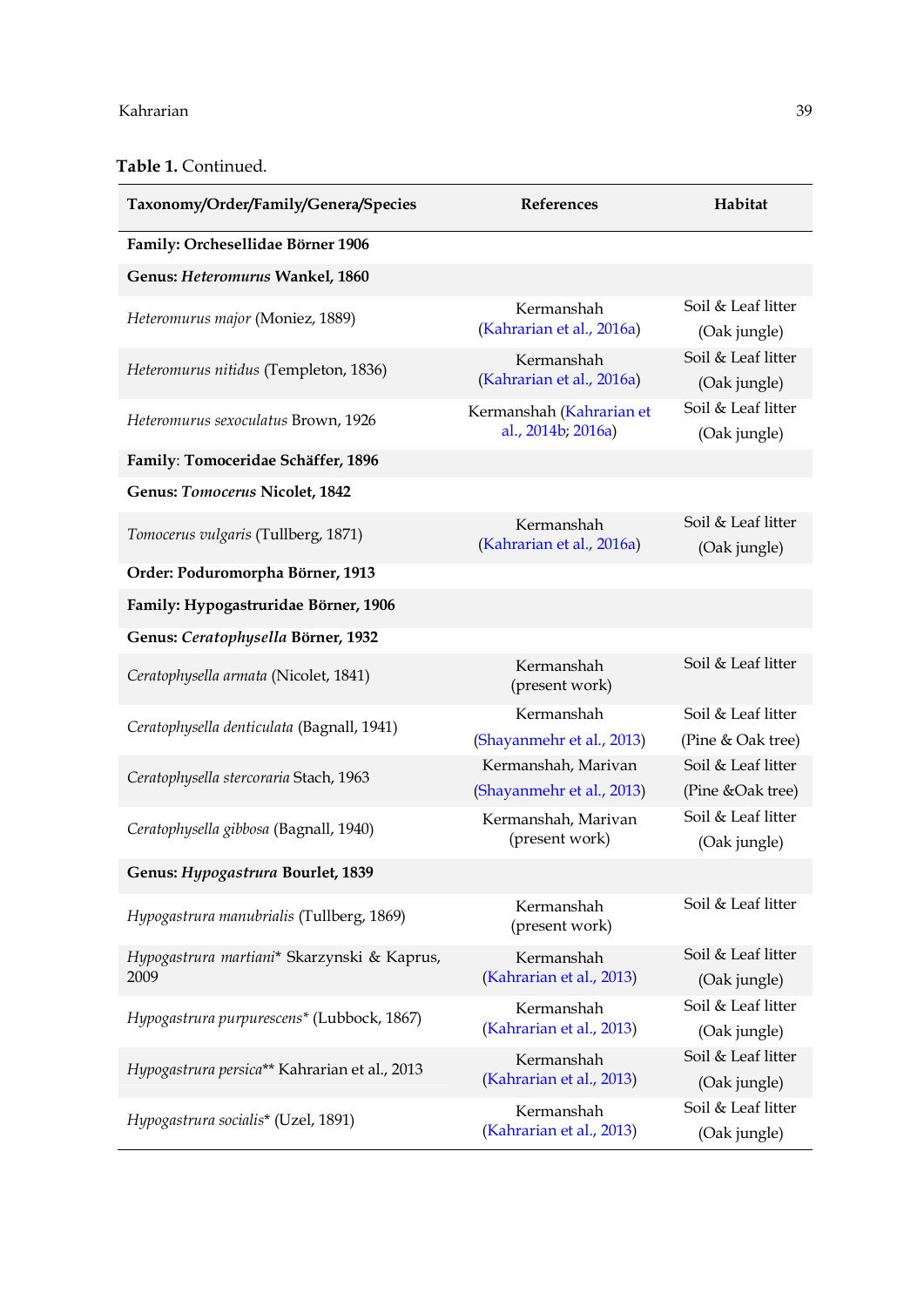| Taxonomy/Order/Family/Genera/Species                             | References                              | Habitat                                      |
|------------------------------------------------------------------|-----------------------------------------|----------------------------------------------|
| Genus: Willemia Börner, 1901                                     |                                         |                                              |
| Willemia buddenbrocki* Hüther, 1959                              | Kermanshah<br>(Kahrarian, 2014)         | Soil & Leaf litter<br>(Oak jungle)           |
| Willemia scandinavica* Stach, 1949                               | Kermanshah<br>(Kahrarian, 2014)         | Soil & Leaf litter<br>(Oak jungle)           |
| Family: Neanuridae Börner, 1901                                  |                                         |                                              |
| Genus: Endonura Cassagnau, 1979                                  |                                         |                                              |
| Endonura dichaeta** Smolis et al., 2016                          | Kermanshah<br>(Smolis et al., 2016a)    | Leaf litter<br>(Oak jungle)                  |
| Endonura ceratolabralis** Smolis et al., 2016                    | Kermanshah<br>(Smolis et al., 2016a)    |                                              |
| Endonura persica** Smolis et al., 2016                           | Kermanshah<br>(Smolis et al., 2016a)    | litter in willow<br>shrubs                   |
| Genus: Protanura Börner, 1906                                    |                                         |                                              |
| Protanura papillata* Cassagnau & Delamare<br>Deboutteville, 1955 | Kermanshah<br>(Smolis et al., 2016b)    | Leaf litter<br>(Oak jungle)                  |
| Family: Odontellidae Massoud, 1967                               |                                         |                                              |
| Genus: Axenyllodes Stach, 1949                                   |                                         |                                              |
| Axenyllodes bayeri (Kseneman, 1935)                              | Hamedan<br>(Kahrarian, 2014)            | Soil & leaf litter<br>(Elm trees)            |
| Axenyllodes monoculatus* Jordana & Ardanaz,<br>1981              | Kermanshah<br>(Kahrarian, 2014)         | Soil & Leaf litter<br>(Oak jungle)           |
| Family: Onychiuridae Lubbock, 1867                               |                                         |                                              |
| Genus: Heteraphorura Bagnall, 1948                               |                                         |                                              |
| Heteraphorura iranica** Kaprus, Shayanmehr<br>& Kahrarian, 2017  | Kermanshah<br>(Kaprus et al., 2017)     | Soil & Leaf litter<br>(Oak jungle)           |
| Genus: Micraphorura Bagnall, 1949                                |                                         |                                              |
| Micraphorura absoloni* (Bagnall, 1935)                           | Kermanshah<br>(Arbea & Kahrarian, 2017) | Soil & Leaf litter<br>(Oak jungle)           |
| Genus: Orthonychiurus Stach, 1954                                |                                         |                                              |
| Orthonychiurus folsomi (Schäffer, 1900)                          | Kermanshah<br>(Kahrarian et al., 2016b) | Soil & Leaf litter<br>(Pine and Oak<br>tree) |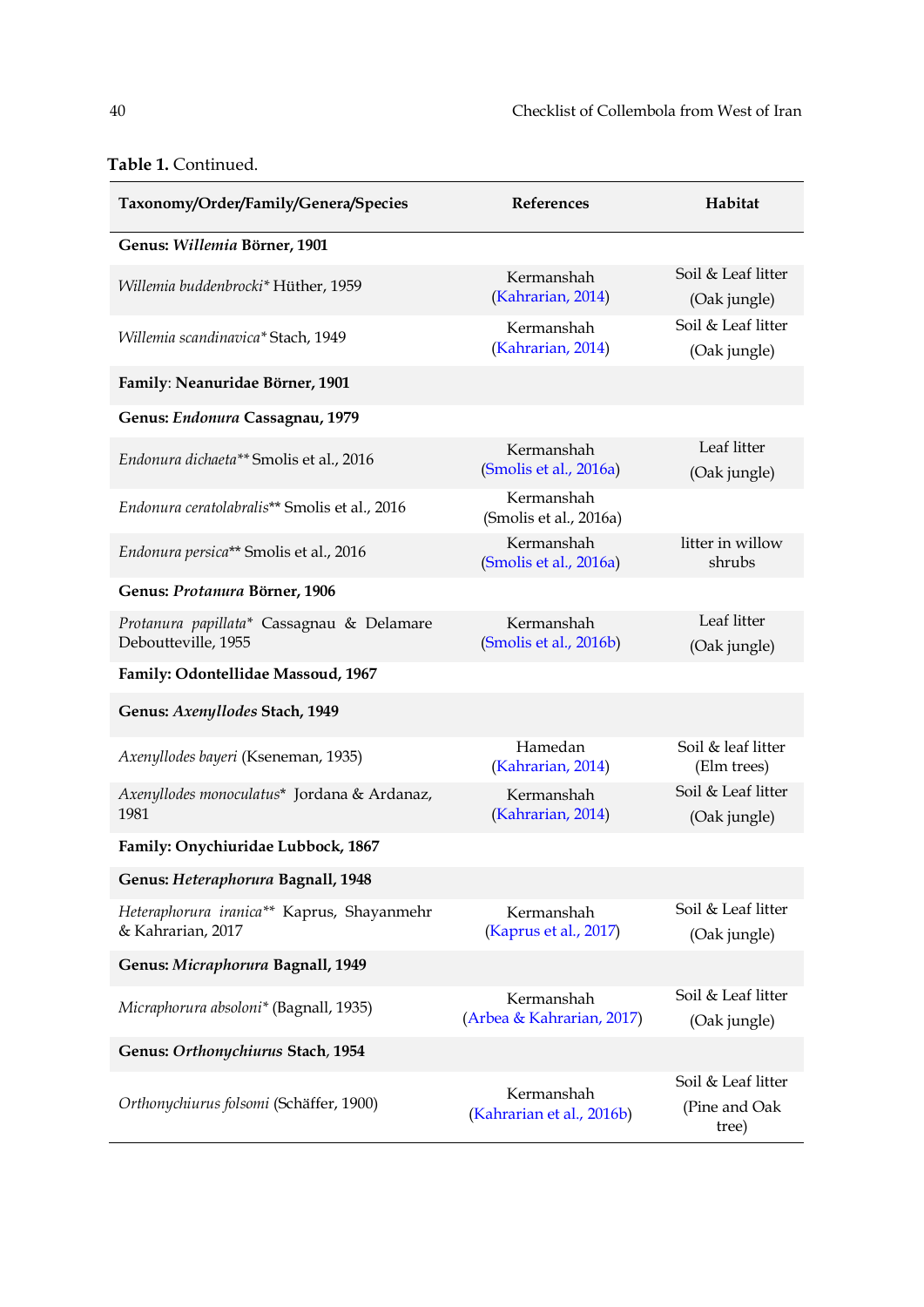#### Kahrarian 41

| Taxonomy/Order/Family/Genera/Species              | References                                            | Habitat                           |
|---------------------------------------------------|-------------------------------------------------------|-----------------------------------|
| Orthonychiurus stachianus* (Bagnall, 1939)        | Kermanshah                                            | Soil & Leaf litter                |
|                                                   | (Arbea & Kahrarian, 2017)                             | (Oak jungle)                      |
| Genus: Protaphorura Absolon, 1901                 |                                                       |                                   |
| Protaphorura cancellata* (Gisin, 1956)            | Kermanshah                                            | Leaf litter                       |
|                                                   | (Arbea & Kahrarian, 2017)                             | (Oak jungle)                      |
| Protaphorura fimata (Gisin, 1952)                 | Kermanshah                                            | Leaf litter                       |
|                                                   | (Arbea & Kahrarian, 2017)                             | (Oak jungle)                      |
| Protaphorura levantina* (Christiansen, 1956)      | Kermanshah<br>(Kahrarian et al., 2016b)               | Soil (Wheat farm),<br>Leaf litter |
|                                                   |                                                       | (Oak jungle)                      |
| Protaphorura persica** Arbea & Kahrarian,<br>2017 | Kermanshah<br>(Arbea & Kahrarian, 2017)               | Soil (Cave)                       |
|                                                   | Kermanshah                                            | Soil &                            |
| Protaphorura sakatoi (Yosii, 1966)                | (Arbea & Kahrarian, 2017;<br>Kahrarian et al., 2016b) | leaf litter (Elm<br>tree)         |
| Genus: Spinonychiurus Weiner, 1996                |                                                       |                                   |
| persicus**<br>Kaprus',<br>Spinonychiurus          | Kermanshah                                            | Soil & Leaf litter                |
| Shayanmehr & Kahrarian, 2017                      | (Kaprus et al., 2017)                                 | (Pine & Oak tree)                 |
| tianshanicus*<br>Spinonychiurus<br>(Martynova,    | Kermanshah                                            | Soil & Leaf litter                |
| 1971)                                             | (Kahrarian, 2017)                                     | (Oak jungle)                      |
| Genus: Thalassaphorura Bagnall, 1949              |                                                       |                                   |
| Thalassaphorura zschokkei* (Handschin, 1919)      | Kermanshah                                            | Soil & Leaf litter                |
|                                                   | (Kahrarian, 2017)                                     | (Oak jungle)                      |
| Genus: Vibronychiurus Pomorski, 1998              |                                                       |                                   |
|                                                   | Kermanshah (Kahrarian et                              | Soil & Leaf litter                |
| Vibronychiurus archivari* (Christiansen, 1956)    | al., 2016b; Arbea &<br>Kahrarian, 2017)               | (Oak jungle)                      |
| Family: Tullbergiidae Bagnall, 1935               |                                                       |                                   |
| Genus: Metaphorura Stach, 1954                    |                                                       |                                   |
|                                                   | Kermanshah (Kahrarian et                              | Soil & Leaf litter                |
| Metaphorura affinis (Börner, 1902)                | al., 2014a; Shayanmehr et al.,<br>2013)               | (Oak jungle)                      |
| Metaphorura denisi* Simón Benito, 1985            | Kermanshah                                            | Soil & Leaf litter                |
|                                                   | (Kahrarian et al., 2014a)                             | (Oak jungle)                      |
| Metaphorura<br>riozoi*<br>Castaño-Meneses,        | <b>Ilam</b>                                           | Soil & leaf litter                |
| Palacios-Vargas & Traser, 2000                    | (Shayanmehr et al., 2017)                             | (Cypress trees)                   |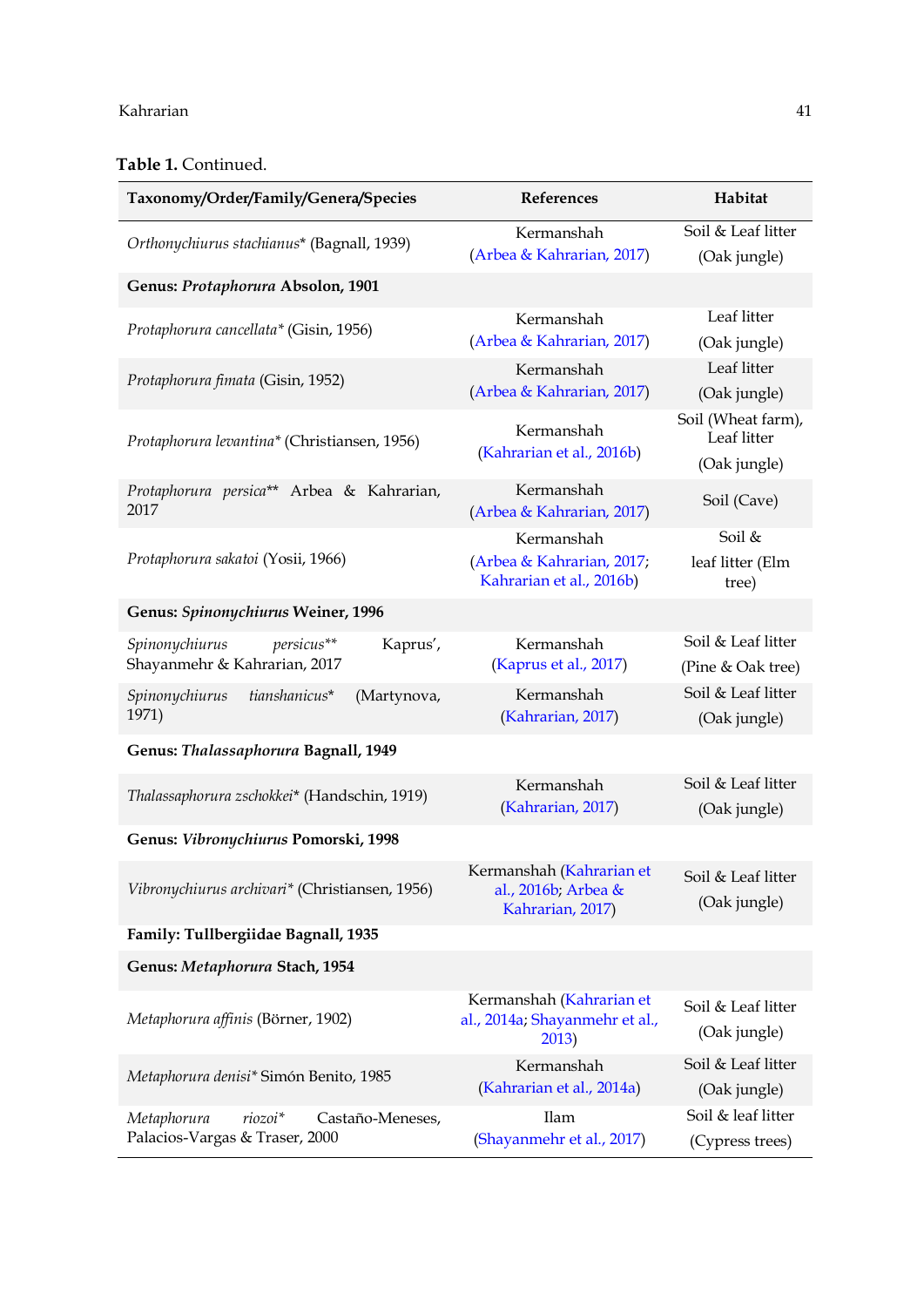| Taxonomy/Order/Family/Genera/Species                            | References                              | Habitat                                        |
|-----------------------------------------------------------------|-----------------------------------------|------------------------------------------------|
| Genus: Mesaphorura Börner, 1901                                 |                                         |                                                |
| Mesaphorura italic* (Rusek, 1971)                               | Kermanshah<br>(Kahrarian et al., 2014a) | Soil & Leaf litter<br>(Oak jungle)             |
| Mesaphorura macrochaeta* Rusek, 1976                            | Kermanshah<br>(Kahrarian et al., 2014a) | Soil & Leaf litter<br>(Elm and Oak tree)       |
| Mesaphorura hylophila* Rusek, 1982                              | Kermanshah<br>(Kahrarian et al., 2014a) | Leaf litter under<br>Elm trees (Ulmus<br>spp.) |
| Genus: Fissuraphorura Rusek, 1991                               |                                         |                                                |
| Fissuraphorura duplex* (da Gama, 1962)                          | Kermanshah<br>(Kahrarian et al., 2014a) | Soil & Leaf litter<br>(Oak jungle)             |
| Order: Neelipleona Massoud, 1971                                |                                         |                                                |
| Family: Neelidae Folsom, 1896                                   |                                         |                                                |
| Genus: Megalothorax Willem, 1900                                |                                         |                                                |
| Megalothorax incertus Börner, 1903                              | Kermanshah (present work)               | Soil & Leaf litter<br>(Elm & Oak tree)         |
| Schneider<br>&<br>Megalothorax<br>perspicillum<br>D'Haese, 2013 | Kermanshah (present work)               | Soil & Leaf litter<br>(Oak jungle)             |
| Megalothorax willemi Schneider & D'Haese,<br>2013               | Kermanshah (present work)               | Soil & Leaf litter<br>(Elm & Oak tree)         |
| Order: Symphypleona Börner, 1901                                |                                         |                                                |
| Family: Arrhopalitidae Stach, 1956                              |                                         |                                                |
| Genus: Arrhopalites Börner, 1906                                |                                         |                                                |
| Arrhopalites caecus (Tullberg, 1871)                            | Kermanshah<br>(Shayanmehr et al., 2013) | Soil & Leaf litter                             |
| Family: Dicyrtomidae Börner, 1906                               |                                         |                                                |
| Genus: Dicyrtoma Börner, 1903                                   |                                         |                                                |
| Dicyrtoma ghilarovi Bretfeld, 1996                              | Kermanshah (present work)               | Soil & Leaf litter<br>(Oak jungle)             |
| Family: Katiannidae Börner, 1913                                |                                         |                                                |
| Genus: Sminthurinus Börner, 1901                                |                                         |                                                |
| Sminthurinus elegans Fitch, 1863                                | Kermanshah<br>(Shayanmehr et al., 2013) | Soil & Leaf litter                             |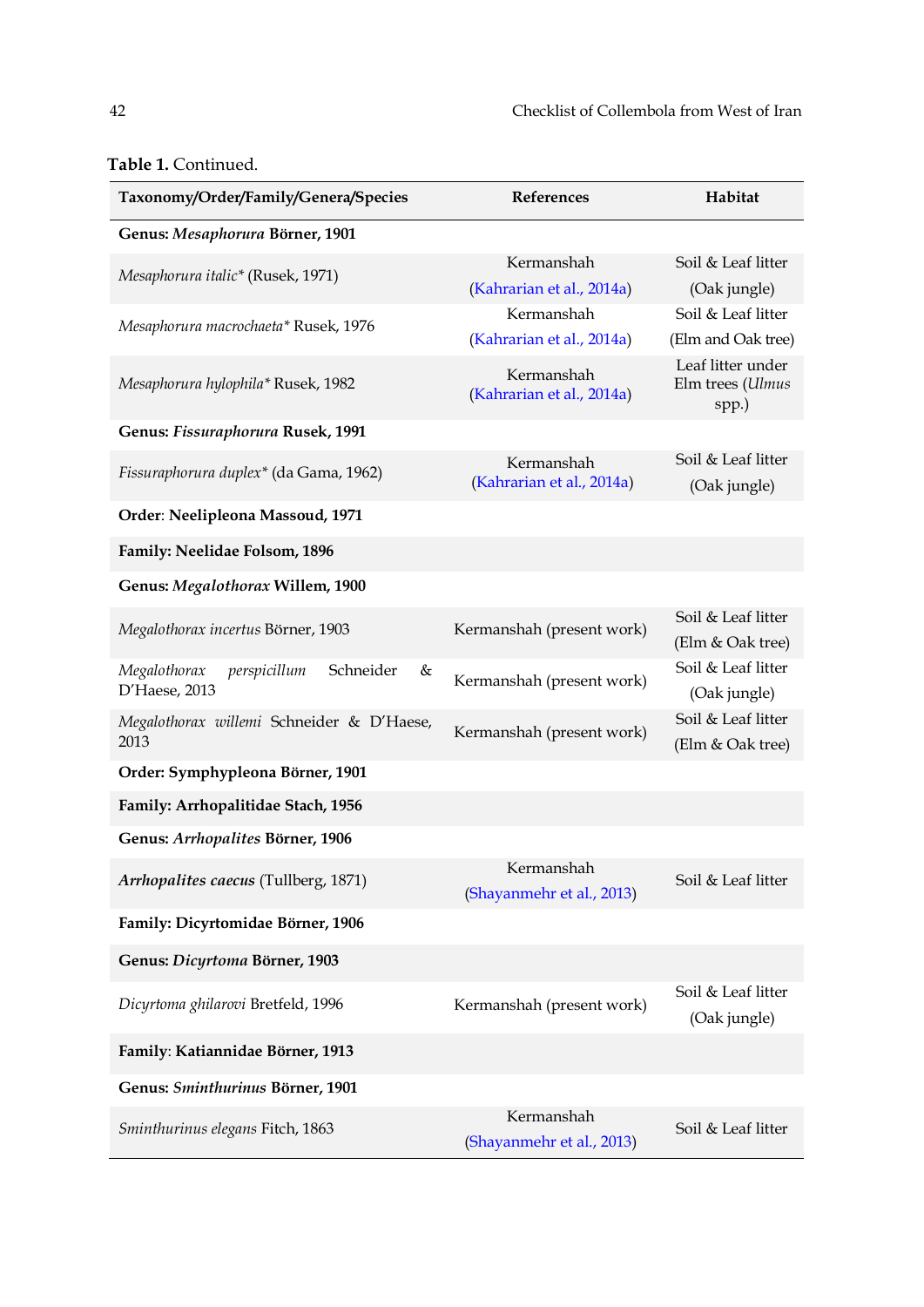| Taxonomy/Order/Family/Genera/Species  | <b>References</b>                       | Habitat            |
|---------------------------------------|-----------------------------------------|--------------------|
| Family: Sminthurididae Börner, 1906   |                                         |                    |
| Genus: Sphaeridia Linnaniemi, 1912    |                                         |                    |
| Sphaeridia pumilis (Krausbauer, 1898) | Kermanshah<br>(Shayanmehr et al., 2013) | Soil & Leaf litter |
| Family: Sminthuridae Lubbock, 1862    |                                         |                    |
| Genus: Caprainea Dallai, 1970         |                                         |                    |
| Caprainea marginata (Schott, 1893)*   | Kermanshah<br>(Shayanmehr et al., 2013) | Soil & Leaf litter |
| Genus: Sminthurus Latreille, 1802     |                                         |                    |
| Sminthurus viridis (Linnaeus, 1758)   | Kermanshah (present work)               | Soil Grassland     |

### **Discussion**

This review revealed 88 Collembola species recorded so far from west of Iran. While the last checklist reported from Iran, only 17 species have been identified as collembolan fauna in west of Iran [\(Shayanmehr et al., 2013\)](#page-12-0). However, the most western provinces, except for Kermanshah province, were not included in the [Shayanmehr et al.](#page-12-0) 2013 study, whereas in addition to Kermanshah some small samples were collected from the provinces of Hamedan, Kurdistan and Ilam in this study.

*Heteraphorura* cf. *japonica* (Yosii, 1967) has been reported from Kermanshah province [\(Kahrarian et al., 2016b\)](#page-11-16), but after the re-description of the species, it changed to *Heteraphorura iranica* Kaprus, Shayanmehr & Kahrarian 2017 as new species [\(Kaprus et al., 2017\)](#page-11-9). Also the scientific names of *Sminthurus marginatus*  Schött, 1893 [\(Kahrarian et al., 2012\)](#page-11-0) was changed to *Caprainea marginata* (Schöett, 1893) for the new checklist.

Despite most species added to this checklist are common from Iran, 12 species

new were recently described from west of Iran: *Hypogastrura persica* sp. nov. [\(Kahrarian et al., 2013\)](#page-11-1); *Isotoma iranica* sp. nov. and *Isotomodes korkorensis* sp. nov. [\(Arbea & Kahrarian, 2015a\)](#page-11-6); *Folsomides halshinicus* sp. nov. and *Folsomides subvinosus* sp. nov. [\(Arbea & Kahrarian,](#page-11-7)  [2015b\)](#page-11-7); *Ephemerotoma skarzynskii* sp. nov. [\(Potapov et al., 2015\)](#page-12-3); *Endonura dichaeta* sp. nov. *Endonura ceratolabralis* sp. nov. and *Endonura Persica* sp. nov. [\(Smolis et al.,](#page-12-1)  [2016a\)](#page-12-1); *Protaphorura persica* sp. nov. [\(Arbea](#page-11-8)  [& Kahrarian, 2017\)](#page-11-8); *Heteraphorura iranica* sp. nov. and *Spinonychiurus persicus* sp. nov. [\(Kaprus et al., 2017\)](#page-11-9).

Along with all the research done in recent years, the Collembola fauna is still underestimated for most regions of west of Iran. This review may be a starting point for future studies on the Collembola fauna of western Iran.

#### **Acknowledgments**

The authors wish to thank the Islamic Azad University, Kermanshah Branch for supporting the project.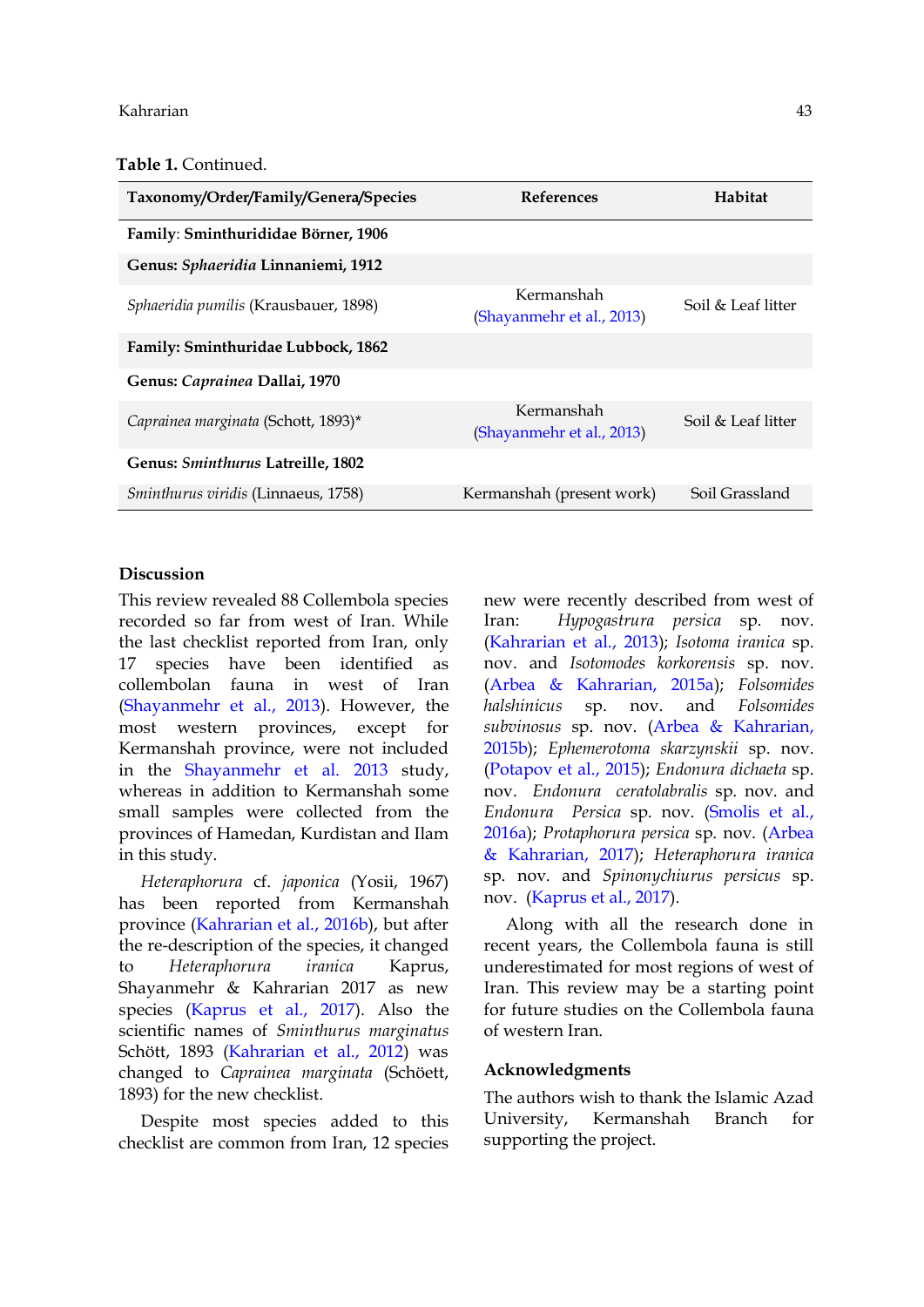## **Conflict of Interests**

The authors declare that there is no conflict of interest regarding the publication of this paper.

#### **References**

- <span id="page-11-13"></span>Amiri, H. & Kahrarian, M. (2015) The new record of Isotomidae (Collembola: Apterygota) for Iranian Fauna: an update to the species Listin Kermanshah Province (Western Iran). *Journal of Biodiversity and Environmental Sciences*, 7(1), 195–200.
- <span id="page-11-6"></span>Arbea, J.I. & Kahrarian, M. (2015a) Two new species and new data of Isotomidae Schaeffer, 1896 (Collembola: Entomobryomorpha) from Iran. *Arquivos Entomoloxicos*, 14, 71–88.
- <span id="page-11-7"></span>Arbea, J.I. & Kahrarian, M. (2015b) The genus *Folsomides* Stach (Collembola, Isotomidae) in Kermanshah Province (W Iran) with the description of two new species. *Zootaxa,* 3925(2), 281–290. <http://dx.doi.org/10.11646/zootaxa.3925.2.9>
- <span id="page-11-8"></span>Arbea J.I. & Kahrarian, M. (2017) New data on the Onychiurinae (Collembola: Poduromorpha) of Iran, with description of the new species. *Boletín de la Sociedad Entomológica Aragonesa*, 60, 141–151.
- <span id="page-11-11"></span>Bellinger, P. F., Christiansen, K. & Janssens, F (2019) Checklist of the Collembola of the World. [http://www.collembola.org.](http://www.collembola.org/) Last updated on 31.01.2019.
- <span id="page-11-10"></span>Jordana, R. (2012) *Capbryinae and Entomobryini. In: Dunger, W. and Burkhardt, U. (Eds), Synopses on Palaearctic Collembola.*  Senckenberg, Museum of Natural History, Görlitz. 7/1, 1–390.
- <span id="page-11-4"></span>Kahrarian, M. (2012) The first report of *Ceratophysella stercoraria* (Stach, 1963) (Collembola: Hypogastruridae) from Kermanshah province. *Journal of Entomological Research*, 4(4), 331–333.
- <span id="page-11-15"></span>Kahrarian, M. (2014) New records of Poduromorpha for the Iranian springtail fauna (Collembola). *Natura Somogyiensis*, 25, 21–26.
- <span id="page-11-5"></span>Kahrarian, M. (2017) The checklist of Poduromorpha (Collembola) from the

Kermanshah Province (Iran). *Natura Somogyiensis,* 30, 19–22.

- <span id="page-11-0"></span>Kahrarian, M., Nikpai, A. & Mohammadinoor, L. (2012) Preliminary checklist of the Collembolan fauna in Kermanshah, Sahneh and Harsin counties (Kermanshah: Iran) with three new records for Iranian fauna. *Pakistan Entomologist*, 34(1), 27–30.
- <span id="page-11-14"></span>Kahrarian, M. & Arbea, J.I. (2013) Preliminary Isotomidae fauna (Collembola: Entomobryomorpha) in Kermanshah areas, Western Iran. *Journal of Entomological Research,* 37(1), 91–94.
- <span id="page-11-1"></span>Kahrarian, M., Vafaei-Shoushtar, R., Skarżyński, D.S.Z., Konikiewicz, M., Soleymannezhadyan, E., Mehr, M.S & Shams, B. (2013) A new species and new records of the genus *Hypogastrura* Bourlet, 1839 (Collembola, Hypogastruridae) from Iran. *Zootaxa,* 3709 (1), 89–94. <http://dx.doi.org/10.11646/zootaxa.3709.1.4>
- <span id="page-11-2"></span>Kahrarian, M., Vafaei-Shoushtari, R., Soleymannezhadian, E., Shayanmehr, M. & Shams, B. (2014a) Tullbergiidae fauna (Collembola) in Kermanshah province (Iran) with addition of new records. *Natura Somogyiensis*, 25, 15–20.
- <span id="page-11-3"></span>Kahrarian, M., Vafaei-Shoushtari, R., Jordana, R., Soleymannezhadyan, E., Shayanmehr, M. & Shams, B. (2014b) A faunistic study on Entomobryidae (Collembola) in Kermanshah (Iran). *Natura Somogyiensis*, 24, 17–24.
- <span id="page-11-12"></span>Kahrarian, M., Vafaei-Shoushtari, R., Soleymannezhadyan, E., Shayanmehr, M. & Shams, B. (2016a) New records of Isotomidae and Paronellidae for the Iranian fauna with an update Checklist of Entomobryomorpha fauna (Collembola) in Kermanshah province. *Journal of Entomological Research,*7 (4), 55–68.
- <span id="page-11-16"></span>Kahrarian, M., Karpus, I., Vafaei-Shoshtari, R. & Shyanmehr, M. (2016b) New records of Onychiurinae (Collembola: Onychiuridae) for the Iranian Springtail fauna. *Journal of Insect Biodiversity and Systematics*, 2(2), 219– 228.
- <span id="page-11-9"></span>Kaprus, I., Shayanmehr, M., Kahrarianm M. & Lafooraki, E.Y. (2017) Three new species of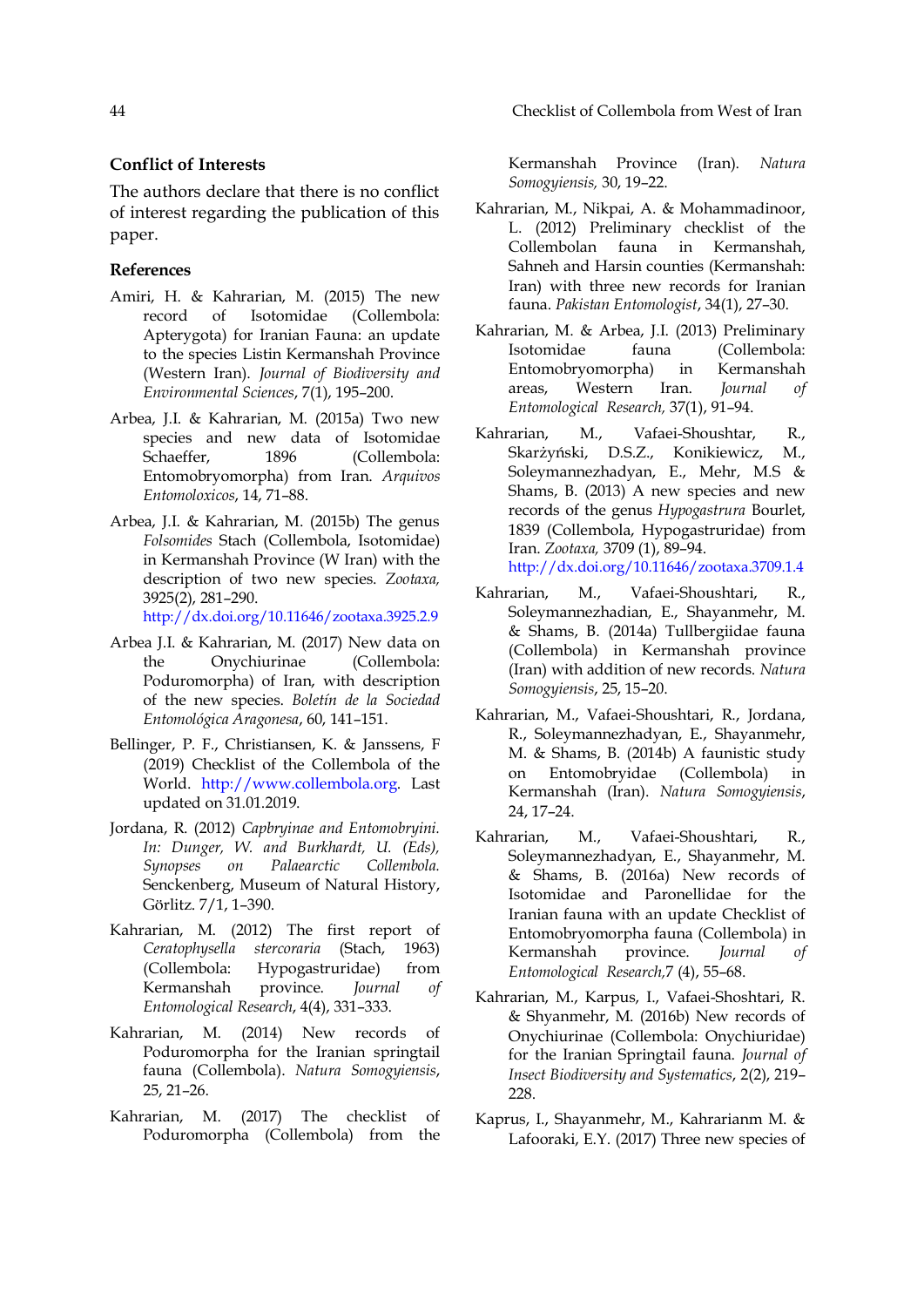Onychiuridae Lubbock, 1871 (Collembola, Poduromorpha) from Iran. *Zootaxa*, 4291(2), 335–346.

<https://doi.org/10.11646/zootaxa.4291.2.6>

<span id="page-12-3"></span>Potapov, M., Kahrarian, M., Deharveng, L. & Shayanmehr, M. (2015) Taxonomy of the *Proisotoma* complex. V. Sexually dimorphic *Ephemerotoma* gen.nov. *Zootaxa*, 4052 (3), 345–358.

<http://dx.doi.org/10.11646/zootaxa.4052.3.4>

- <span id="page-12-4"></span>Rad, A.A. & Kahrarian, M. (2015) The first study of isotomidae fauna (Collembola: apterygota) in Lorestan Province, Western Iran, with new records for Iranian fauna. *Journal of Biodiversity and Environmental Sciences*, 7(1): 128–133.
- <span id="page-12-0"></span>Shayanmehr, M., Yahyapour, E., Kahrarian, M. & Lafooraki, E. Y. (2013) An introduction to Iranian Collembola (Hexapoda): an updated to the species list. *Zookeys*, 335, 69–83.

<https://doi.org/10.3897/zookeys.335.5491>

- <span id="page-12-5"></span>Shayanmehr, M., Mirabbalou, M. & Kaprus, I. (2017) New additions to Iranian Collembola (Entognatha: Hexapoda) from Ilam Province (western Iran). *Turkish Journal of Zoology*, 41, 744-748. [https://doi.org/10.3906/zoo-1605](https://doi.org/10.3906/zoo-1605–15)–15
- <span id="page-12-1"></span>Smolis, A., Kahrarian, M., Piwnik, A. & Skarzynski, D. (2016a) *Endonura Cassagnau* (Collembola, Neanuridae, Neanurinae) in Iran, with a key to species of the genus (Collembola, Neanuridae, Neanurinae). *Zookeys*, 553, 53–71.

[https://doi.org/ 10.3897/zookeys.553.6009](https://doi.org/%2010.3897/zookeys.553.6009)

<span id="page-12-2"></span>Smolis, A., Skarzynski, D., Kahrarian, M. & Kaprus, I.J. (2016b) Redescription of *Protanura papillata* Cassagnau & Delamare Deboutteville, 1955 (Collembola, Neanuridae, Neanurinae), with new records from Middle East, and with supplemented diagnosis and key to the genus. *Zootaxa*, 4092(2), 293–300. <http://doi.org/10.11646/zootaxa.4092.2.11>